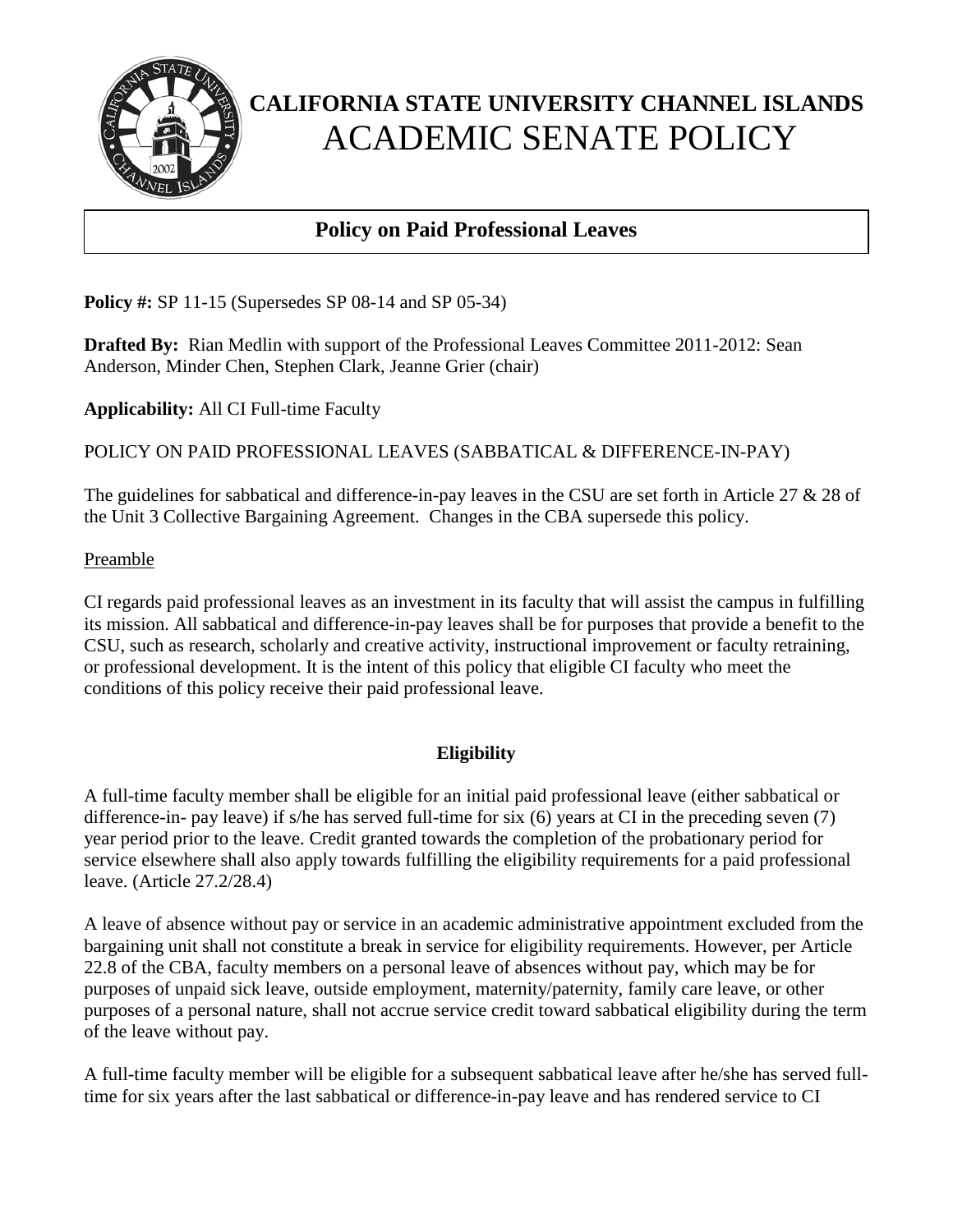

## **Policy on Paid Professional Leaves**

upon return from prior sabbatical and difference in pay leaves at the rate of one semester of service for each term of leave (Article 27.2).

A full-time faculty member will be eligible for a subsequent difference-in-pay leave after he/she has served full-time for three years after the last sabbatical leave or difference in pay leave (Article 28.4) and has rendered service to CI upon return from prior sabbatical and difference in pay leaves at the rate of one semester of service for each term of leave (Article 28.4/28.16).

### **Percentage of Full-Time Faculty on Sabbatical Leave**

The campus shall grant one-semester sabbaticals at full-pay to no fewer than twelve percent (12%) of the total number of faculty members eligible to apply for such leaves in that year. This is in addition to those faculty members approved for a sabbatical leave at one-half (1/2) of full salary or a difference-inpay leave. All applications for sabbatical leave at one-half (1/2) of full salary shall be approved if they meet the criteria set forth in the memorandum of understanding. (Article 27.10.b)

#### **Length of Leave and Work Status, Salary and Benefits During Leave**

Per Article, 27.11, a faculty member may be granted a sabbatical leave for:

- a. one (1) semester at full salary; or
- b. two (2) semesters at one-half (1/2) of full salary.

A librarian faculty member may be granted a sabbatical leave for:

- a. four (4) months at full salary;
- b. eight  $(8)$  months at one-half  $(1/2)$  of full salary.

A faculty member may be approved for a difference-in-pay leave for one (1) or more semesters (Article 28.2) The salary for a faculty member for a difference in pay leave shall be the difference between the faculty member's salary and the minimum salary of the Instructor rank, or the lowest comparable Librarian/Counselor rank (Article 28.3).

A paid professional leave of two (2) semesters may be implemented within a two (2) consecutive year period, subject to the recommendations of the Professional Leave Committee and the Provost or the Provost's designee and the approval of the President. (Article 27.12)

Faculty on a paid professional leave shall be considered in work status and shall receive health, dental and appropriate fringe benefits provided by the CSU in the same manner as if he/she were not on paid professional leave. (Article 27.13/28.12)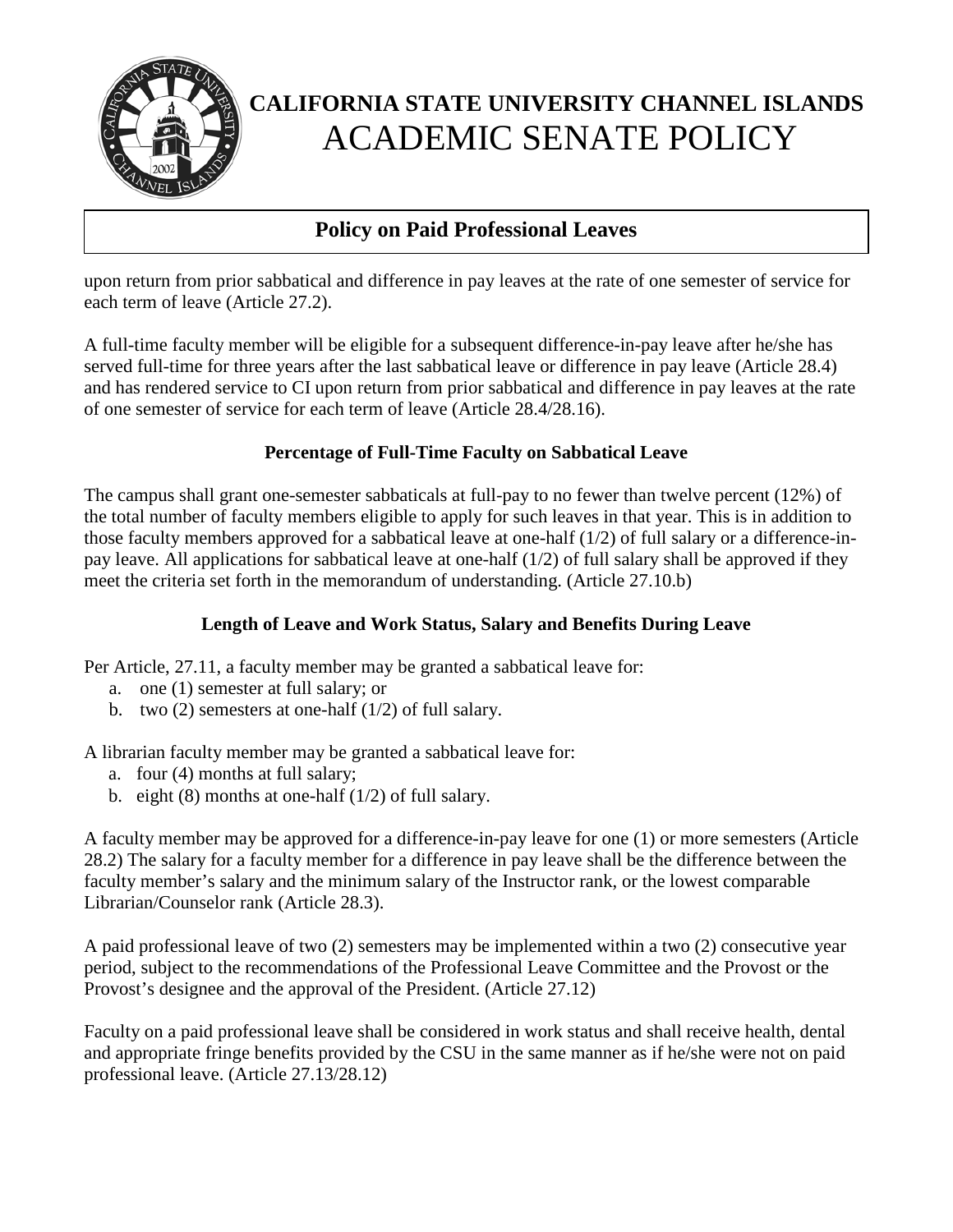

### **Policy on Paid Professional Leaves**

Faculty on a paid professional leave shall be entitled to accrue sick leave, vacation, and service credit toward merit salary adjustment eligibility, eligibility toward promotion, if applicable, and seniority credit. (Article 28.13)

Faculty on a paid professional leave shall not accept additional and/or outside employment without prior approval of the President. (Article 27.14/28.14)

### **The Application and Review Process**

The Professional Leave Committee (PLC) shall consist of tenured faculty employees and shall be elected by probationary and tenured faculty members to review sabbatical applications. The election of the PLC shall take place at the same time as the election of other Academic Senate standing committees. The PLC shall include representation by faculty from each of the major disciplinary areas within the university (i.e., Arts & Humanities, Math and Sciences, Behavioral & Social Sciences, Business and Economics, Library/Counselors, and Education).

A departmental Program Review Committee consisting of at least two tenured persons elected by the tenure track program faculty may be created as needed to review difference in pay leaves applications. In the event there is an insufficient number of tenured faculty in a program area to staff the Program Review Committee, or the program faculty vote to defer the decision to the PLC, the applications may be reviewed by the PLC at the request of the program chair. The Program Review Committees shall follow the same procedures regarding review and notification as the PLC, as stipulated in this policy.

To be considered for a paid professional leave, a faculty member must submit an application. The application shall include:

- a statement of the purpose of the leave;
- a description of the proposed project;
- the CSU resources, if any, necessary to carry it out; and
- a statement of the time requested, which shall not exceed one (1) year.

The PLC shall consult with the Provost or the Provost's designee in the development of sabbatical leave application forms and criteria for evaluation of the applications.

In its review of paid professional leave applications, the PLC shall use the approved criteria to determine the merit of the applications. Evaluation criteria are available from the Faculty Affairs Office and are posted on the Faculty Affairs website. Any modifications to these criteria will be made available by the PLC and be approved by the Provost.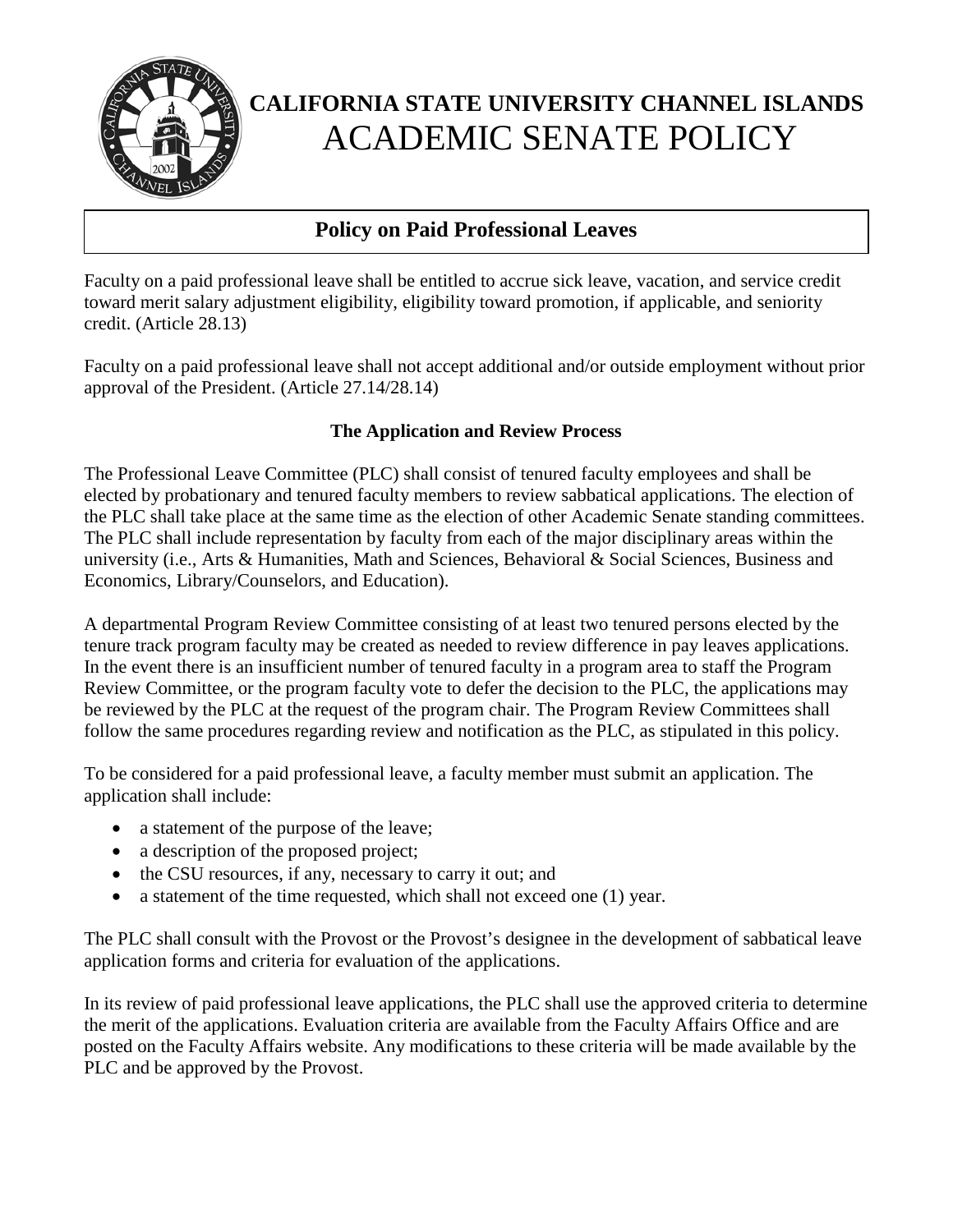

### **Policy on Paid Professional Leaves**

Applications for 1-year sabbaticals at half pay must be granted if they are judged meritorious. The responsibility of the PLC, in the case of these applications, is to judge them meritorious or not meritorious. The PLC will forward a list of those 1-year sabbatical at half pay applications judged meritorious to the Provost.

Applications for a difference-in-pay leave are reviewed using the same criteria to determine the merit of the application. However, the granting of a difference-in-pay leave does not affect the allotment of regular sabbatical leaves at full pay. Per Article 28.6 of the CBA, when a full-time faculty member is afforded an unexpected opportunity, such as external funding, a scholarship or fellowship, a rapid and expedited review for a difference in pay leave will be provided.

The Provost or the Provost's designee shall inform the PLC of the number of one-semester full-pay sabbaticals based on the formula given in the CBA, as well as the number of any additional sabbaticals that can be funded. The recommendations to the Provost shall be presented by the PLC in the following order of priority:

- 1. Meritorious one-semester full-pay sabbatical applications recommended in number as communicated to the PLC;
- 2. Meritorious one-semester full-pay sabbatical applications recommended to be granted if additional funding becomes available – only this category shall be ranked;
- 3. Meritorious difference-in-pay applications recommended;
- 4. Meritorious one-year half-pay sabbatical applications to be granted;
- 5. Non-meritorious applications.

In the event that an application requires significant improvement and is not recommended for funding, a representative from the PLC will contact the applicant and, if the applicant desires, convey feedback. Applicants who have applied in a previous application cycle with a meritorious full-pay sabbatical application that would have been recommended had funding been available will receive one additional point in their total score as specified in the PLC's evaluation criteria approved by the Provost. Meritorious applicants for a one-semester sabbatical at full-pay who are not funded may also, if they wish, be granted a one-year sabbatical at half-pay or a difference-in-pay leave.

A copy of the application shall be sent to the faculty member's program. The program chair shall provide a statement to the Provost or the Provost's designee regarding the possible effect on the curriculum and the operation of the program should the employee be granted a paid professional leave.

Prior to making a recommendation to the President regarding the paid professional leave application, the Provost or the Provost's designee shall consider the recommendations of the Professional Leave Committee and the program chair, other campus program needs and campus budget implications. If the Provost's recommendations differ from those of the PLC, the Provost shall respond to the committee